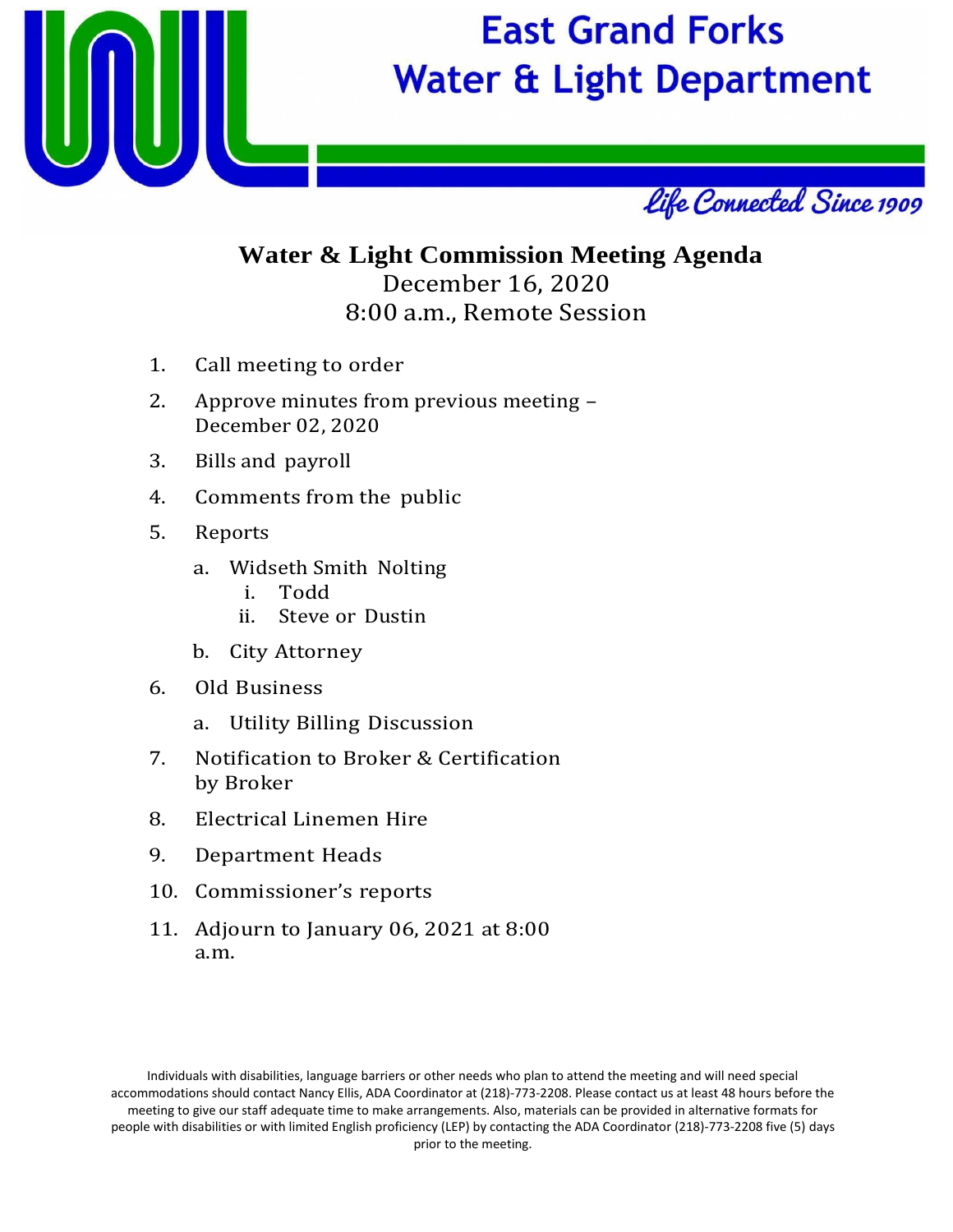Minutes of the regular meeting of the Water, Light, Power and Building Commission of the City of East Grand Forks, Minnesota on December 2, 2020 at 8:00 a.m held remotely due to the COVID 19 virus pandemic and pursuant to MN Statutes 13D.02, 13D.021 and 13D.04. Present: Quirk, Grinde, Beauchamp, DeMers Absent: None

Also present: Keith Mykleseth, Ron Galstad, Brian Johnson, Jeff Olson, Steve Emery, Todd Forster, Brianna Feil, Kevin Hatcher, Corey Thompson, and Karla Anderson.

It was moved by Commissioner Beauchamp seconded by Commissioner DeMers that the minutes of the previous regular meeting of November 18, 2020 be approved as read. Voting Aye: Quirk, Grinde, Beauchamp, DeMers Voting Nay: None

It was moved by Commissioner Beauchamp seconded by Commissioner DeMers to authorize the Secretary to issue payment of the recommended bills and payroll in the amount of \$358,606.30. Voting Aye: Quirk, Grinde, Beauchamp, DeMers Voting Nay: None

It was moved by Commissioner Grinde seconded by Commissioner Beauchamp to approve the 2021 Chemical Bids as presented by Brian Johnson, Water Plant Superintendent:

- Pebble Quicklime Graymont \$128,775
- Liquid Chlorine Hawkins \$13,050
- Dense Soda Ash Univar Solution \$15,882
- Fluoride **Hawkins** \$8,424
- Liquid Carbon Dioxide American Welding & Gas \$30,400
- Liquid Ammonia Hawkins \$12,780

Voting Aye: Quirk, Grinde, Beauchamp, DeMers Voting Nay: None

It was moved by Commissioner Beauchamp seconded by Commissioner Grinde to approve and sign the agreement with Brady-Martz for the 2020 Audit. Voting Aye: Quirk, Grinde, Beauchamp, DeMers

Voting Nay: None

It was moved by Commissioner DeMers seconded by Commissioner Beauchamp to approve year end vacation carry over for employees over the 160 hour limit; with a date of 3-15-21 to reduce their time to 160 hours.

Voting Aye: Quirk, Grinde, Beauchamp, DeMers Voting Nay: None

It was moved by Commissioner Grinde seconded by Commissioner Beauchamp to adjourn at 8:55 a.m. to the next regular meeting on December 16, 2020 at 8:00 am to be held remotely due to the COVID 19 virus pandemic and pursuant to MN Statutes 13D.02, 13D.021 and 13D.04. Voting Aye: Quirk, Grinde, Beauchamp, DeMers Voting Nay: None

> Lori Maloney Commission Secretary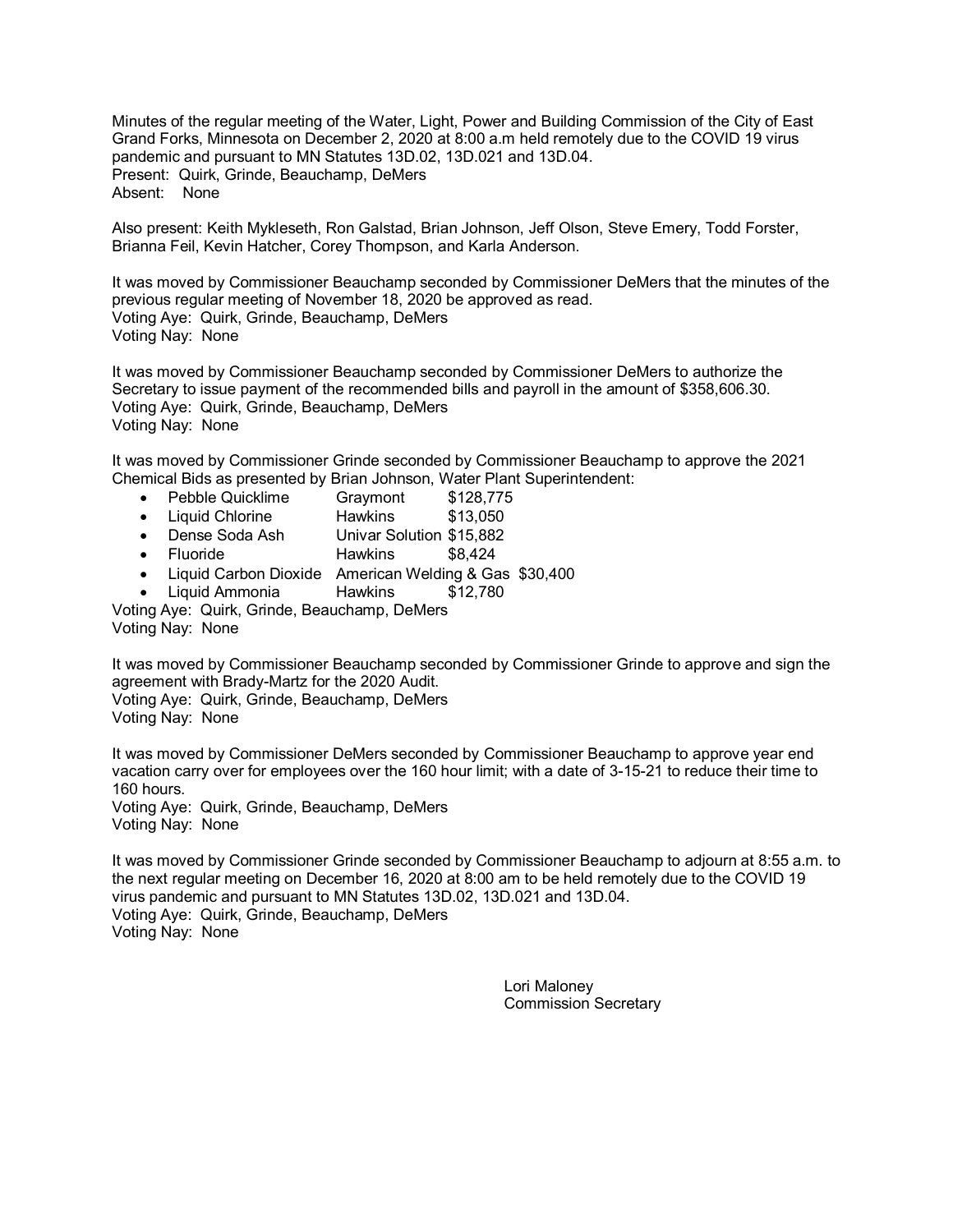# Accounts Payable

### Check Register Totals Only

Printed: 12/3/2020 - 10:31 AM User: khatcher



# **City of East Grand Forks**

P. O. Box 373 East Grand Forks, MN 56721 (218) 773-2483

| <b>Check</b> | <b>Date</b> | <b>Vendor No</b> | <b>Vendor Name</b> |              | <b>Amount</b> | <b>Voucher</b> |
|--------------|-------------|------------------|--------------------|--------------|---------------|----------------|
| 516294       | 12/03/2020  | <b>VER500</b>    | Verizon Wireless   |              | 627.54        | $\overline{0}$ |
|              |             |                  |                    | Check Total: | 627.54        |                |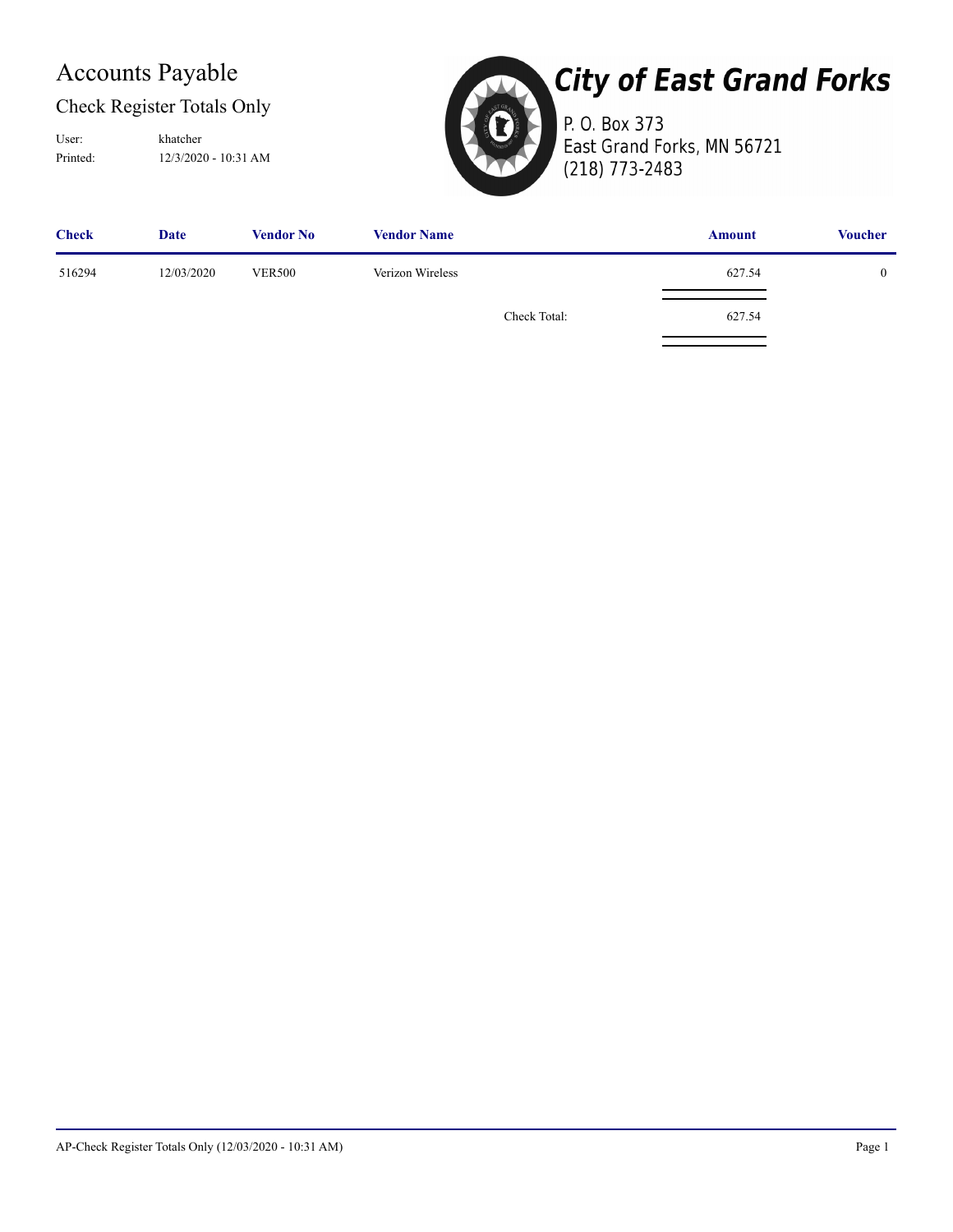# Accounts Payable

### Check Register Totals Only

Printed: 12/9/2020 - 11:53 AM User: khatcher



# **City of East Grand Forks**

P. O. Box 373 East Grand Forks, MN 56721 (218) 773-2483

| <b>Check</b> | <b>Date</b> | <b>Vendor No</b> | <b>Vendor Name</b>        | <b>Amount</b> | <b>Voucher</b> |
|--------------|-------------|------------------|---------------------------|---------------|----------------|
| 516295       | 12/09/2020  | <b>COM500</b>    | Commissioner of Revenue   | 52,094.00     | $\overline{0}$ |
| 516296       | 12/09/2020  | <b>HAL500</b>    | Halstad Telephone Company | 1,461.72      | $\overline{0}$ |
| 516297       | 12/09/2020  | <b>MMP501</b>    | MMPA c/o Avant Energy     | 567,398.06    | $\overline{0}$ |
|              |             |                  | Check Total:              | 620,953.78    |                |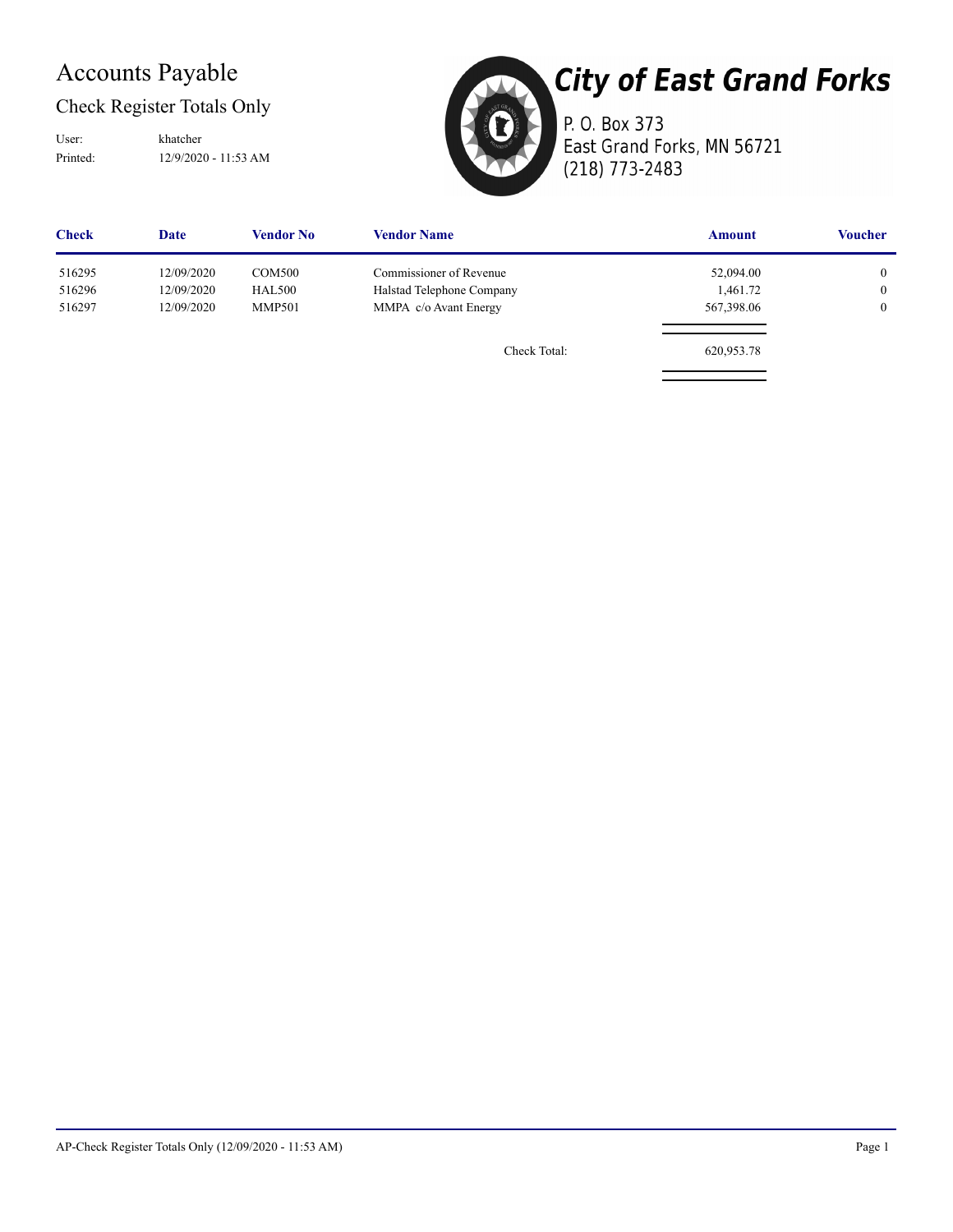# Accounts Payable

### Check Register Totals Only

Printed: 12/14/2020 - 3:28 PM User: khatcher



P. O. Box 373 East Grand Forks, MN 56721 (218) 773-2483

| <b>Check</b> | <b>Date</b> | <b>Vendor No</b> | <b>Vendor Name</b>                   | <b>Amount</b> | <b>Voucher</b>   |
|--------------|-------------|------------------|--------------------------------------|---------------|------------------|
| 516298       | 12/16/2020  | <b>ACM502</b>    | Acme Electric Companies              | 277.81        | $\boldsymbol{0}$ |
| 516299       | 12/16/2020  | <b>APC500</b>    | American Payment Centers             | 236.79        | $\boldsymbol{0}$ |
| 516300       | 12/16/2020  | AQU501           | Aqua-Pure Inc                        | 7,360.04      | $\mathbf{0}$     |
| 516301       | 12/16/2020  | <b>ARA500</b>    | Aramark                              | 162.83        | $\mathbf{0}$     |
| 516302       | 12/16/2020  | <b>BEC550</b>    | Jesse Beck                           | 500.00        | $\mathbf{0}$     |
| 516303       | 12/16/2020  | <b>BIG501</b>    | Big Jim's East Side Tire             | 47.27         | $\mathbf{0}$     |
| 516304       | 12/16/2020  | <b>BOR501</b>    | Border States Electric Supply        | 559.22        | $\mathbf{0}$     |
| 516305       | 12/16/2020  | <b>CAN501</b>    | Cannon Technologies Inc              | 4,643.87      | $\boldsymbol{0}$ |
| 516306       | 12/16/2020  | UB*01152         | Madison M Castoreno                  | 64.84         | $\mathbf{0}$     |
| 516307       | 12/16/2020  | <b>COL500</b>    | Cole Papers Inc                      | 133.16        | $\mathbf{0}$     |
| 516308       | 12/16/2020  | <b>COM505</b>    | Complete Pest Control Inc            | 95.00         | $\mathbf{0}$     |
| 516309       | 12/16/2020  | <b>EGF501</b>    | <b>EGF City</b>                      | 553,337.93    | $\mathbf{0}$     |
| 516310       | 12/16/2020  | <b>EXP501</b>    | Exponent                             | 426.26        | $\boldsymbol{0}$ |
| 516311       | 12/16/2020  | <b>FOR505</b>    | Forum Communications Company         | 270.00        | $\mathbf{0}$     |
| 516312       | 12/16/2020  | <b>GAL501</b>    | Galstad Jensen & McCann PA           | 1,612.50      | $\mathbf{0}$     |
| 516313       | 12/16/2020  | GOP501           | Gopher State One-Call                | 64.80         | $\mathbf{0}$     |
| 516314       | 12/16/2020  | <b>HAW501</b>    | Hawkins Inc                          | 399.61        | $\boldsymbol{0}$ |
| 516315       | 12/16/2020  | <b>HMC501</b>    | HM Cragg Company                     | 2,321.51      | $\mathbf{0}$     |
| 516316       | 12/16/2020  | <b>HUG501</b>    | Hugo's $#5$                          | 132.35        | $\mathbf{0}$     |
| 516317       | 12/16/2020  | <b>JOH510</b>    | Johnson Controls Fire Protection LP  | 626.77        | $\mathbf{0}$     |
| 516318       | 12/16/2020  | <b>KRO500</b>    | <b>KROX-AM</b>                       | 80.00         | $\mathbf{0}$     |
| 516319       | 12/16/2020  | <b>HAR501</b>    | Local Ace                            | 58.82         | $\boldsymbol{0}$ |
| 516320       | 12/16/2020  | <b>MND501</b>    | MN Dept of Commerce                  | 3,901.20      | $\boldsymbol{0}$ |
| 516321       | 12/16/2020  | <b>NOR568</b>    | Julie Norman                         | 500.00        | $\mathbf{0}$     |
| 516322       | 12/16/2020  | <b>NOR507</b>    | Northdale Oil                        | 24.98         | $\boldsymbol{0}$ |
| 516323       | 12/16/2020  | <b>RMB500</b>    | RMB Environmental Laboratories, Inc. | 190.00        | $\boldsymbol{0}$ |
| 516324       | 12/16/2020  | <b>SCH572</b>    | <b>Bob Schauer</b>                   | 211.07        | $\mathbf{0}$     |
| 516325       | 12/16/2020  | UB*01153         | Rebecca L Stangel                    | 24.79         | $\boldsymbol{0}$ |
| 516326       | 12/16/2020  | <b>SUN500</b>    | Sun Dot Communications, LLC          | 89.99         | $\mathbf{0}$     |
| 516327       | 12/16/2020  | <b>VAL502</b>    | Valley Truck                         | 183.97        | $\theta$         |
| 516328       | 12/16/2020  | <b>WAT501</b>    | Water & Light Department             | 2,306.34      | $\boldsymbol{0}$ |
| 516329       | 12/16/2020  | <b>XCE501</b>    | Xcel Energy                          | 302.80        | $\boldsymbol{0}$ |
| 516330       | 12/16/2020  | <b>XCE502</b>    | Xcel Energy                          | 4,483.90      | $\mathbf{0}$     |

Check Total: 585,630.42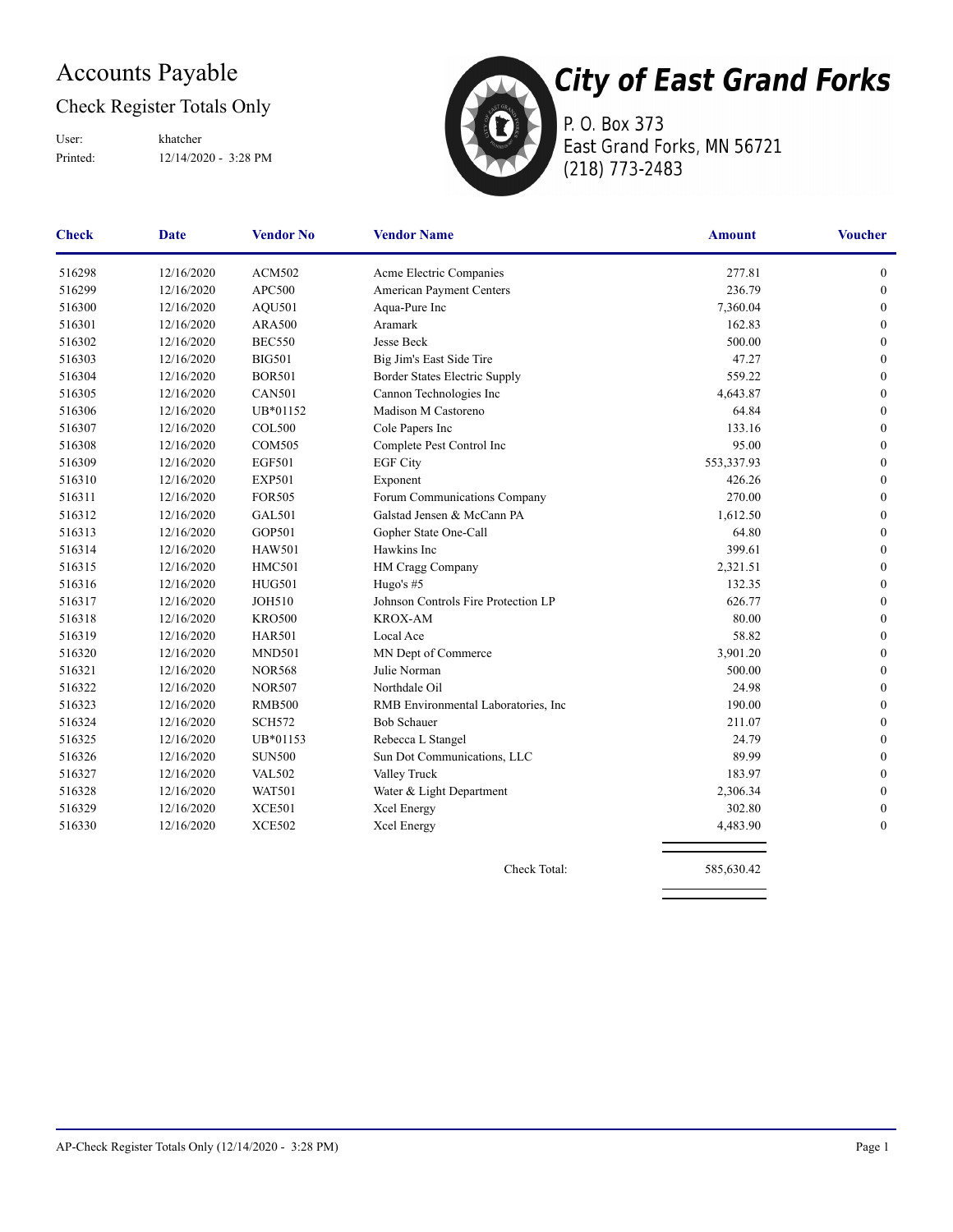## **Rebates 12/16/20**

| <b>ECM</b>                                          | Hoverson                                                    | \$<br>150.00 |
|-----------------------------------------------------|-------------------------------------------------------------|--------------|
| <b>ECM</b>                                          | Johnson                                                     | \$<br>150.00 |
| <b>LED</b>                                          | Schauer                                                     | \$<br>211.07 |
| <b>LED</b>                                          | Hallin                                                      | \$<br>49.44  |
| <b>LED</b>                                          | Olson                                                       | \$<br>83.46  |
| Recycle                                             | Grabanski                                                   | \$<br>50.00  |
| Refrigerator                                        | Heffernan                                                   | \$<br>75.00  |
| Refrigerator/Recycle                                | Solarski                                                    | \$<br>125.00 |
| <b>Residential Weatherization Beck - 10 Windows</b> |                                                             | \$<br>500.00 |
|                                                     | Residential Weatherization Norman - Entry Door & Storm Door | \$<br>500.00 |
| <b>Top Load Washer</b>                              | Aune                                                        | 75.00        |
|                                                     | Total                                                       | \$1,968.97   |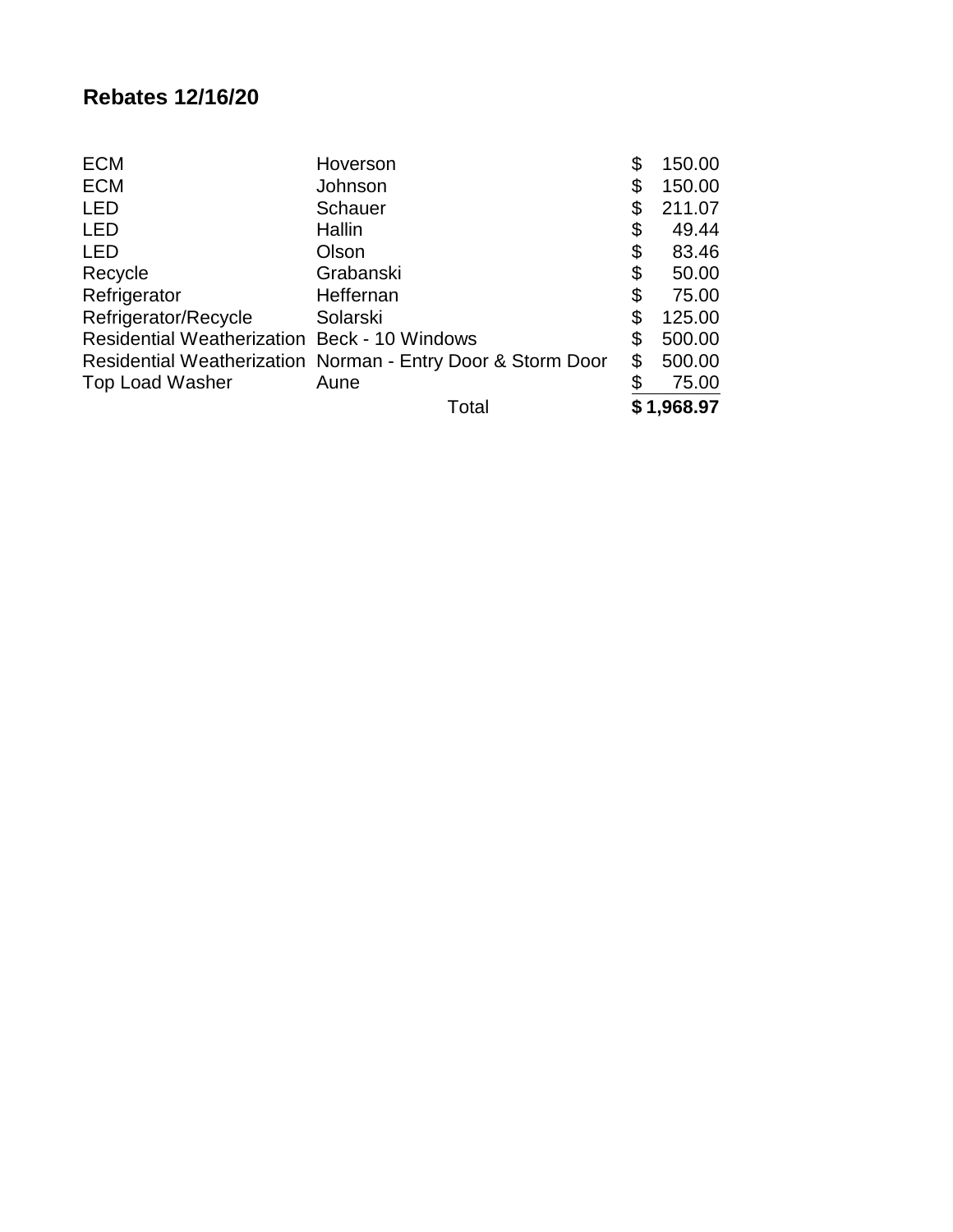

# City of East Grand Forks

600 DeMers Ave ∙ P.O. Box 373 ∙ East Grand Forks, MN 56721 218-773-2483 ∙ 218-773-9728 fax www.eastgrandforks.net

## **CITY OF EAST GRAND FORKS, MN INVESTMENT POLICY**

Adopted December 6, 2011

#### I. PURPOSE AND NEED FOR POLICY

It is the policy of the City of East Grand Forks to invest public funds in a manner which will provide the highest investment return with the maximum security while meeting the daily cash flow requirements of the City of East Grand Forks and conforming to all state and local statutes governing the investment of public funds. The purpose of this Policy is to develop an overall program for cash investments, designed and managed with a high degree of professionalism, worthy of the public trust; to establish that elected and appointed officials and employees are custodians of a portfolio which shall be subject to public review; to establish cash investment objectives, delegation of authority, standards of prudence, internal controls, authorized investments, selection process for investments, and broker representations.

#### II. SCOPE

This Policy applies to the investment and deposit of all funds of the City of East Grand Forks.

#### **A. Pooling of Funds**

Except for cash in certain restricted and special funds, the City of East Grand Forks will consolidate cash and reserve balances from all funds to maximize investment earnings and to increase efficiencies with regard to investment pricing, safekeeping and administration. Investment income will be allocated to the various funds based on their respective participation and in accordance with generally accepted accounting principles.

#### III. OBJECTIVE

At all times, investments of the City of East Grand Forks shall be in accordance with Minnesota Statutes Chapter 118A and amendments thereto. The primary objectives of the City of East Grand Forks's investment activities shall be in the following order of priority:

#### **A. Safety**

Safety of principal is the foremost objective of the investment portfolio. Investments shall be undertaken in a manner that seeks to ensure the preservation of capital in the overall portfolio. The objective will be to mitigate credit risk, interest rate risk, and custodial risk.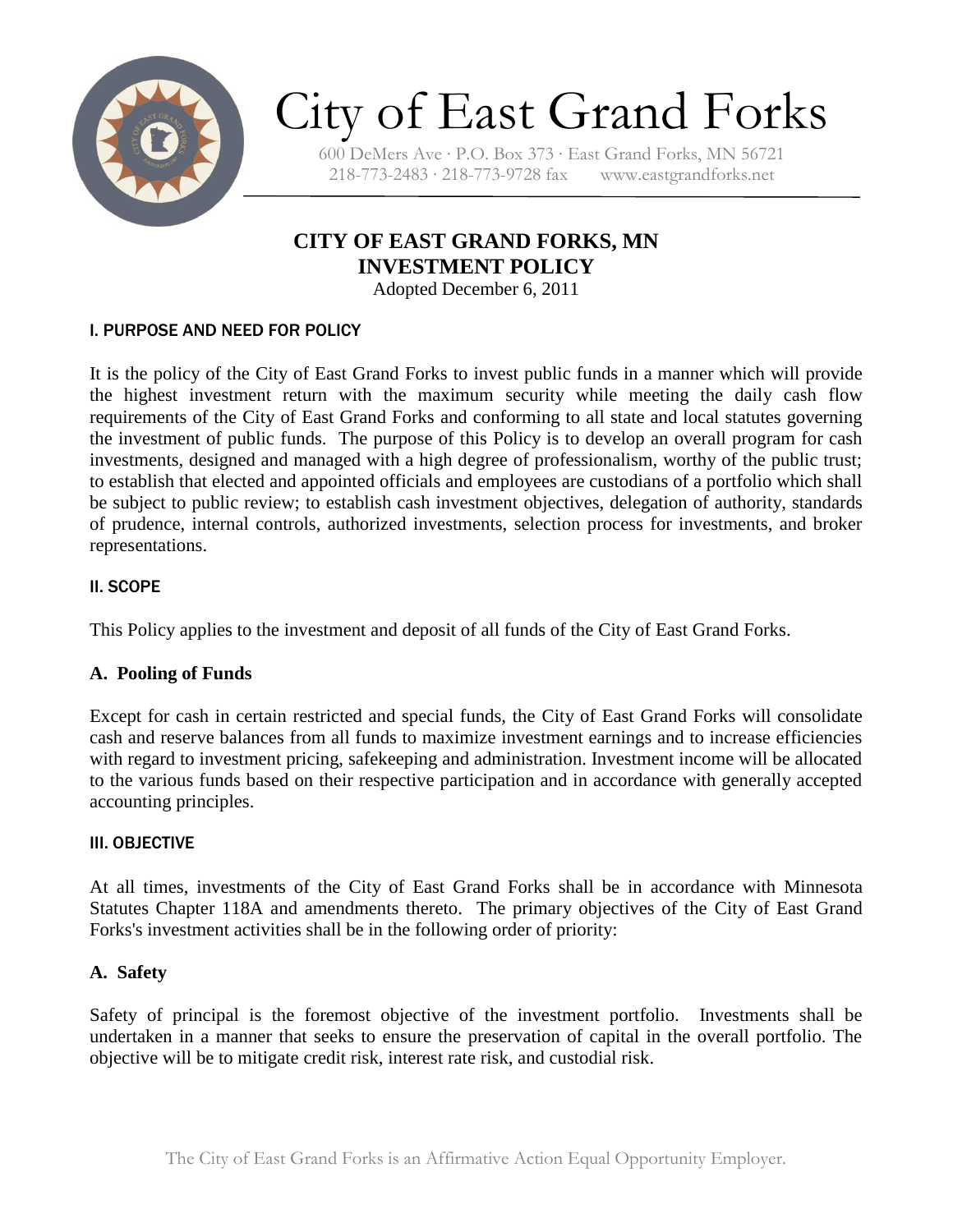*Credit Risk:* Credit Risk is the risk of loss due to failure of the security issuer or backer. Thus, designated depositories shall have insurance through the FDIC (Federal Insurance) or the SIPC (Securities Investor Protection Corporation). To ensure safety, it is the policy of the City of East Grand Forks that when considering an investment, all depositories under consideration be crosschecked against existing investments to make certain that funds in excess of insurance limits are not made in the same institution unless collateralized as outlined below. Furthermore, the City of East Grand Forks Council will approve all financial institutions, brokers, and advisers with which the City of East Grand Forks will do business.

*Interest Rate Risk:* Interest Rate Risk is the risk that the market value of securities in the portfolio will fall due to changes in general interest rates. The City of East Grand Forks will minimize Interest Rate Risk by structuring the investment portfolio so that securities mature to meet cash requirements for ongoing operations, thereby avoiding the need to sell securities on the open market prior to maturity.

*Custodial Risk:* The City of East Grand Forks will minimize deposit Custodial Risk, which is the risk of loss due to failure of the depository bank (or credit union), by obtaining collateral or bond for all uninsured amounts on deposit, and by obtaining necessary documentation to show compliance with state law and a perfected security interest under federal law.

#### **B. Liquidity**

The investment portfolio shall remain sufficiently liquid to meet projected disbursement requirements. This is accomplished by structuring the portfolio so that securities mature concurrent with cash needs to meet anticipated demands. Generally, investments shall have "laddered" maturities so that money becomes available on a regular schedule. Liquid funds will allow the City of East Grand Forks to meet possible cash emergencies without being penalized on investments.

#### **C. Yield**

The investment portfolio shall be designed to manage the funds to maximize returns consistent with items A and B above and within the requirements set forth in this Policy.Subject to the requirements of the above objectives, it is the policy of the City of East Grand Forks to offer financial institutions and companies within the City of East Grand Forks the opportunity to bid on investments; however, the City of East Grand Forks will seek the best investment yields.

#### IV. DELEGATION OF AUTHORITY

Responsibility for the investment program is hereby delegated from the City of East Grand Forks Council to the City Administrator/Clerk. Authority to conduct actual investment transactions may be delegated to the Finance Director, who shall act in accordance with procedures as established with this investment policy. The authorized individuals, when acting in accordance with this Policy and exercising due diligence, shall not be held responsible for losses, provided that the losses are reported immediately and that appropriate action is taken to control further losses.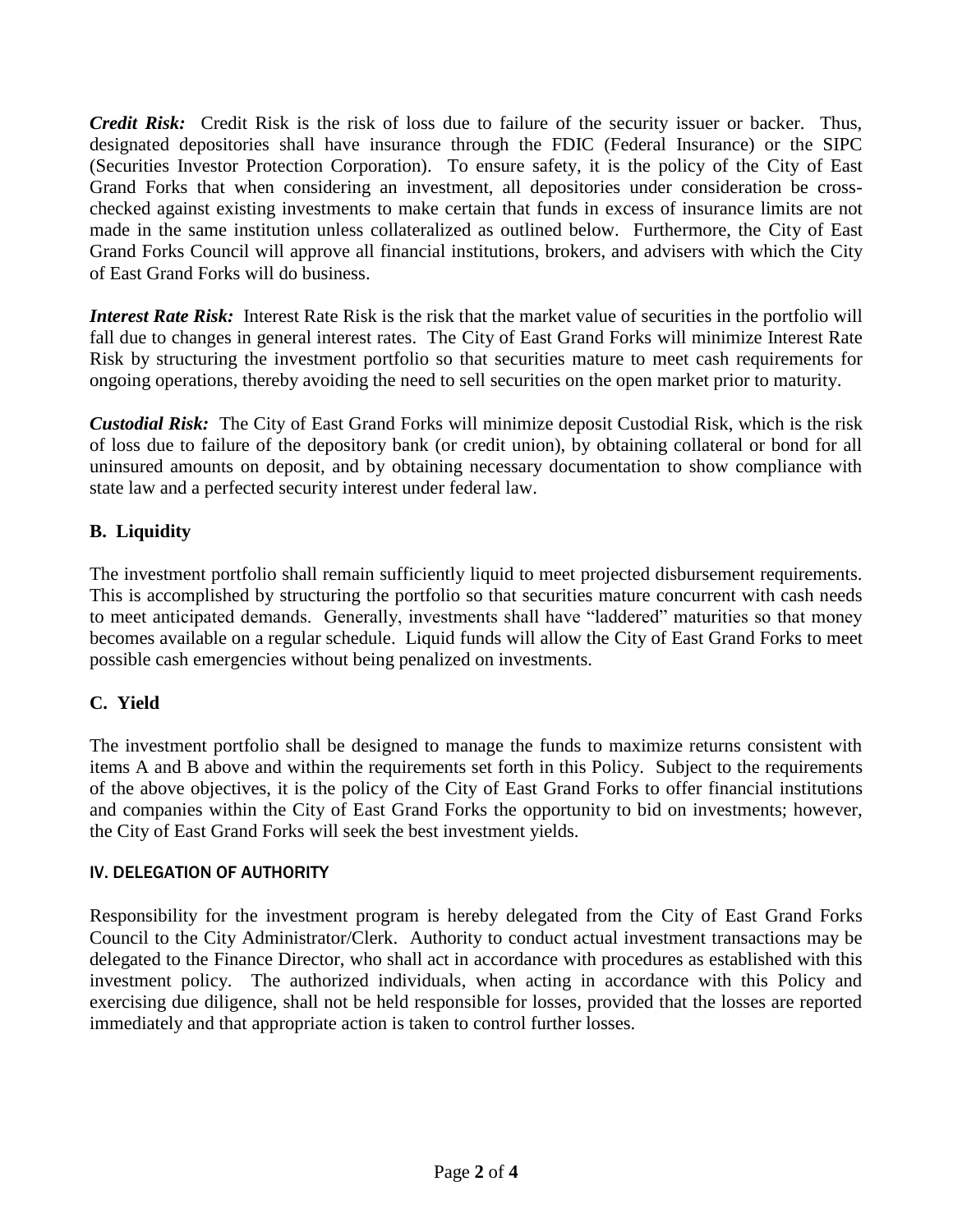#### V. PRUDENCE

The standard of prudence to be used by investment officials shall be the "prudent investor", and shall be applied in the context of managing the investments. All investment transactions shall be made in good faith with the degree of judgment and care, under the circumstances, that a person of prudence, discretion and intelligence would exercise in the management of their own affairs. This standard of prudence shall mean not for speculation, and with consideration of the probable safety of the capital as well as the probable investment return derived from assets.

#### VI. INTERNAL CONTROLS

Internal controls are designed to prevent loss of public funds due to fraud, error, misrepresentation, unanticipated market changes, or imprudent actions. Before the City of East Grand Forks invests any surplus funds, competitive quotations shall be obtained. Written quotations from local financial institutions shall be obtained via fax, email or other form of written documentation, with all of them receiving the exact same rate request.Verbal quotations shall be received from all other brokers, along with a subsequent confirmation. If a specific maturity date is required, either for cash flow purposes or for conformance to maturity guidelines, quotations will be requested for instruments that meet the maturity requirement. If no specific maturity is required, a yield analysis will be conducted to determine which maturities would be most advantageous. Quotations will be requested from financial institutions for various options with regard to term and investment type. The City of East Grand Forks will accept the quotation, which provides the highest rate of return within the maturity required and within the limits of this Policy.

The (*Clerk/Treasurer/Administrator*) will report periodically to the City of East Grand Forks Council on the total of all funds invested and the total interest received on all securities year to date.

#### VII. AUTHORIZED INVESTMENTS AND COLLATERALIZATION

All City of East Grand Forks investments and deposits shall be those allowable by Minnesota Statutes Chapter 118A and amendments thereto. In accordance with MN Statutes 118A, collateralization will be required on all demand deposit accounts, including checking, savings, and money market accounts, and non-negotiable certificates of deposit in excess of federal deposit insurance.

State law defines the types of securities that a financial institution may pledge as collateral for public deposits. These securities include:

- United States Treasury Issues
- Issues of US Government Agencies and Instrumentalities
- Obligations of State and Local Governments
- Time Deposits (Certificates of Deposits fully insured by the federal deposit insurance company or federal agency).

Since the amount a public entity has on deposit will vary from time to time, the financial institution needs sufficient amounts of pledged collateral to cover 110% of the uninsured amount on deposit during peak deposit times.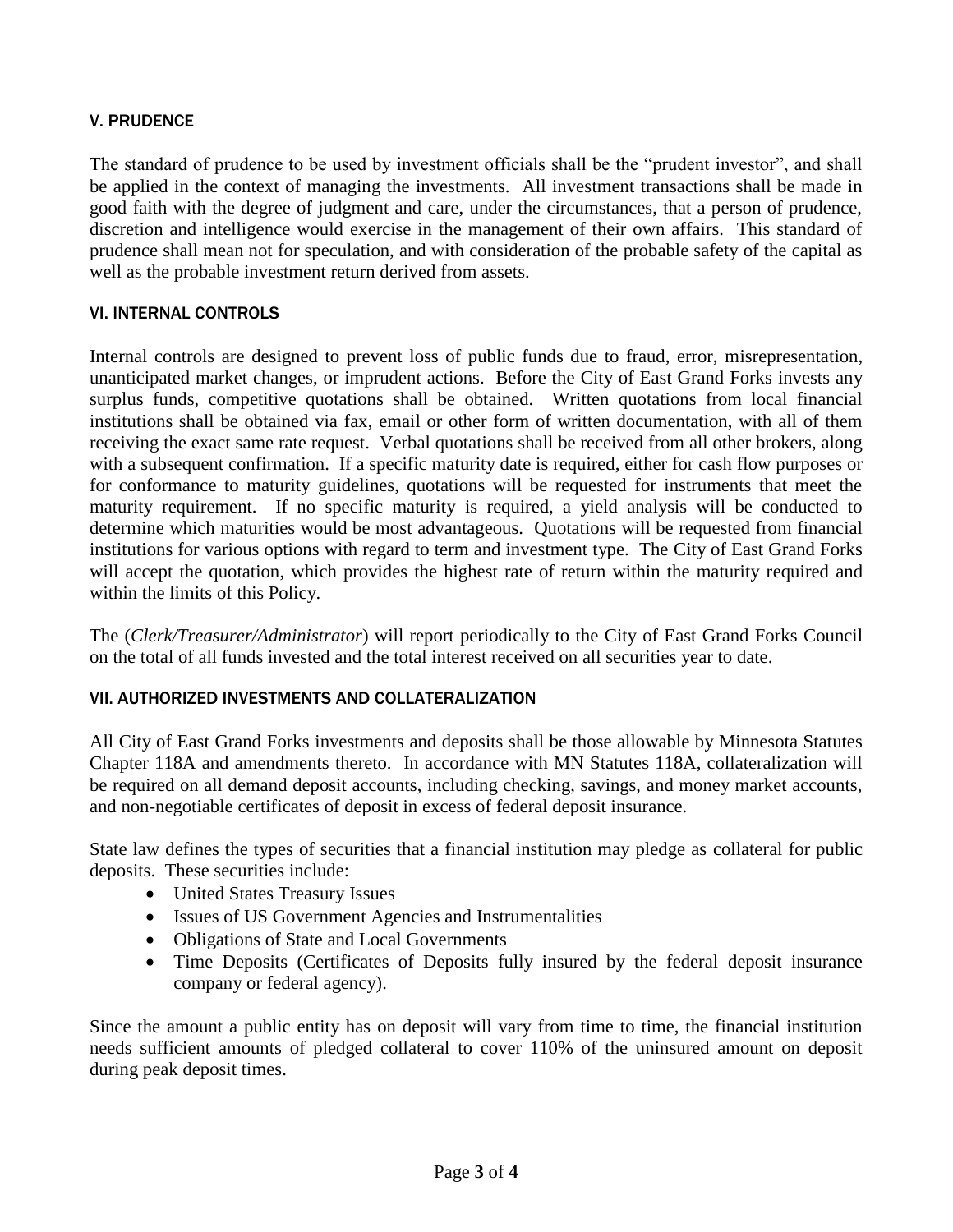#### VIII. DIVERSIFICATION

The City of East Grand Forks will attempt to diversify its investments according to type and maturity. The portfolio, as much as possible, will contain both short-term and long-term investments. The City of East Grand Forks will attempt to match its investments with anticipated cash flow requirements. Extended maturities may be utilized to take advantage of higher yields.

#### IX. CONFLICT OF INTEREST

Officers and employees involved in the investment process shall refrain from personal business activity that could conflict with the proper execution and management of the investment program, or that could impair their ability to make impartial decisions. For further details, please refer to the City of East Grand Forks's policies and ordinances.

#### X. BROKER REPRESENTATIONS

Municipalities must obtain from their brokers certain representations regarding future investments. Pursuant to Minnesota Statutes 118A, the City of East Grand Forks shall provide each broker with the City of East Grand Forks' investment policy, and the securities broker shall submit a certification annually to the City of East Grand Forks stating that the officer has reviewed the investment policies and objectives, as well as applicable state law, and agrees to disclose potential conflicts of interest or risk to public funds that might arise out of business transactions between the firm and the City of East Grand Forks. All financial institutions shall agree to undertake reasonable efforts to preclude imprudent transactions involving the City of East Grand Forks' funds.

#### ADDENDUM

#### *Local Considerations*

The City of East Grand Forks seeks to promote local economic development through various programs and activities. Where possible, funds may be invested for the betterment of the local economy or that of local entities within the State. The City of East Grand Forks may accept a proposal from an eligible institution which provides for a reduced rate of interest provided that such institution documents the use of deposited funds for community development projects.

The government's governing board recognizes that this might diminish short-term investment yields by xx basis points (.xx percent) in exchange for potential expansion of the tax base.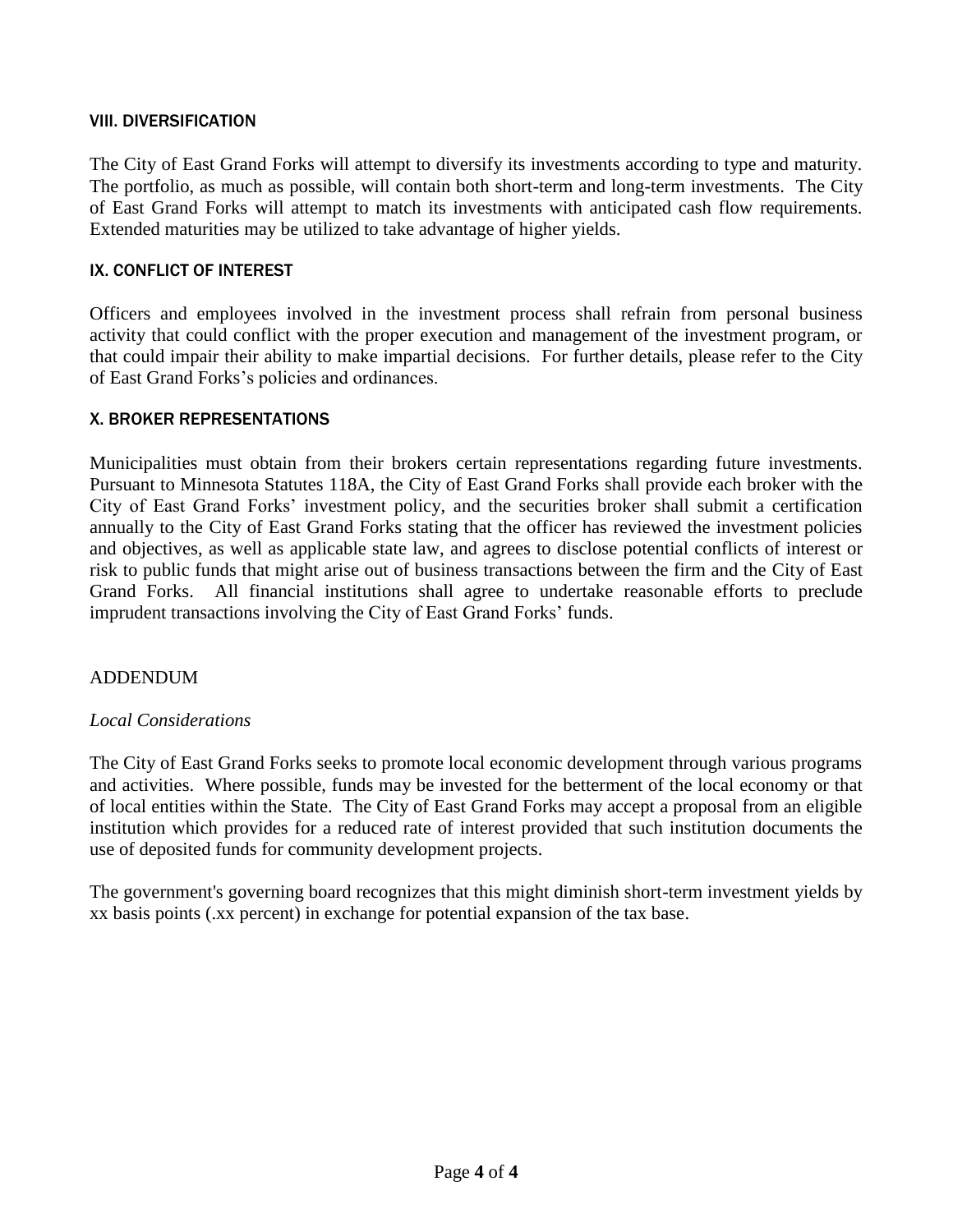# NOTIFICATION TO BROKER AND CERTIFICATION BY BROKER PURSUANT TO MINN. STAT. § 118A.04

| 1. Name of Firm: RBC Wealth Management                                                                                                                                                                                                                                                                                                                                                                      |                                                    |
|-------------------------------------------------------------------------------------------------------------------------------------------------------------------------------------------------------------------------------------------------------------------------------------------------------------------------------------------------------------------------------------------------------------|----------------------------------------------------|
| (Local) 60 S 6th St, Minneapolis MN 55402<br>2. Address:                                                                                                                                                                                                                                                                                                                                                    |                                                    |
| (National) 60 S 6th St, Minneapolis MN 55402                                                                                                                                                                                                                                                                                                                                                                |                                                    |
| 3. Telephone Number: Local (612) 371-6129                                                                                                                                                                                                                                                                                                                                                                   | National (800) 678-3246                            |
| 4. Primary Representative/Manager/Partner in charge:                                                                                                                                                                                                                                                                                                                                                        |                                                    |
| Richard Knowlton SVP-Financial Advisor<br>Name and Title                                                                                                                                                                                                                                                                                                                                                    | $(612)$ 371-6129<br>Telephone Number               |
| II. Statement of Investment Restrictions:                                                                                                                                                                                                                                                                                                                                                                   |                                                    |
| To: RBC Wealth Management                                                                                                                                                                                                                                                                                                                                                                                   | (name of broker)                                   |
| The investments of East Grand Forks Water and Light<br>must complying with the requirements of Minn. Stat §§ 118A.04, 118A.05 and 118A.06.                                                                                                                                                                                                                                                                  | (name of government entity)                        |
| (signed by official of local government)                                                                                                                                                                                                                                                                                                                                                                    | (data)                                             |
|                                                                                                                                                                                                                                                                                                                                                                                                             |                                                    |
| Further be advised that East Grand Forks Water and Light<br>restricts its investments as provided:<br>$[\mathbf{\times}]$ in the attached Investment Policy<br>[ ] in the attached resolution(s) of the governing body.<br>East Grand Forks Water and Light<br>to the broker copies of any changes to the Additional Investment Restrictions identified herein.<br>(signed by official of local government) | (name of government entity) will provide<br>(date) |
|                                                                                                                                                                                                                                                                                                                                                                                                             |                                                    |
|                                                                                                                                                                                                                                                                                                                                                                                                             |                                                    |
| III. Statement of Additional Investment Restrictions: (fill in if applicable)<br>IV. Certification<br>We agree to conduct your investment transactions in accordance with Minn. Stat §§ 118A.04,<br>118A.05 and 118A.06 and the provisions of any Additional Restrictions set forth in Section III above.                                                                                                   | (name of government entity)                        |

Prior to completing an initial transaction with a broker, and annually thereafter, this form must be completed. See instructions.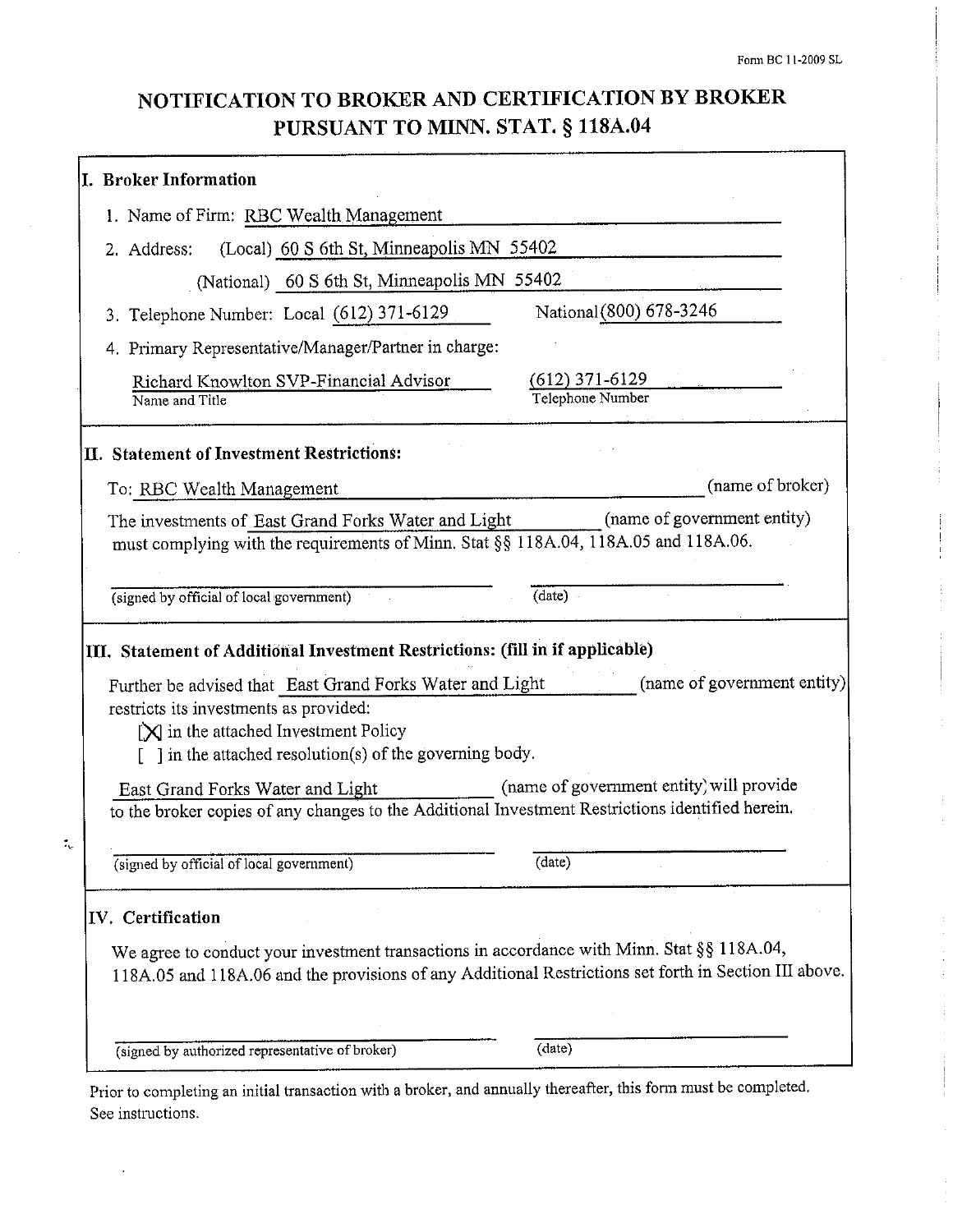In Minnesota, governmental entities must annually obtain from their brokers certain representations regarding future investments. Minnesota Statutes § 118A.04, subd. 9 requires government entities to provide each broker with information regarding the government entity's investment restrictions. Prior to conducting any business with or for the government entity, the broker must acknowledge these investment restrictions and agree to conduct investment transactions in accordance with them. The state auditor has promulgated this uniform notification form to assist government enties in complying with this law.

"Broker" as used in this form is a broker-dealer, broker, or agent of a government entity, who transfers, purchases, sells, or obtains securities for, or on behalf of, a government entity.

Send this form to each broker with whom you conduct business annually. Follow these steps:

- Fill in the information requested in Section I that is known to you. 1.
- Fill in Sections II and III (if applicable) and attach copies of your  $\overline{2}$ . investment policy and any government board resolutions that restrict your investments.
- $3.$ Send the form to your broker with instructions to fill in any blanks, sign and return to you.
- 4. Keep a copy of the form in your files.

Note: Should you change your investment policy or should your governing body adopt any resolutions affecting future investments, your broker should be notified of the change. To avoid confusion, your broker should receive written notification, and copies of such correspondence should be kept on file with this form.